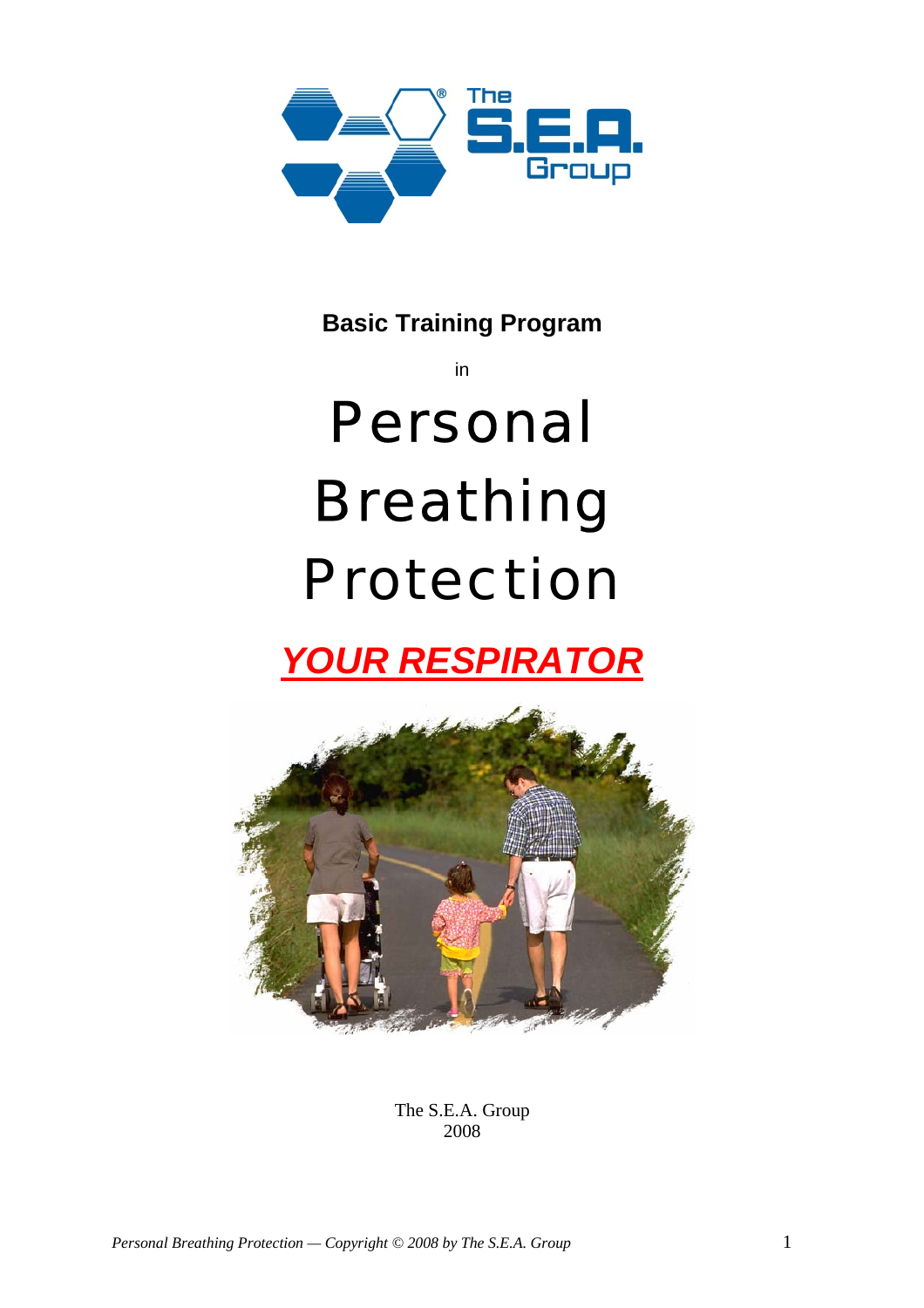*Published by* The S.E.A. Group Private Bag 1001 Mona Vale NSW 2103 AUSTRALIA

#### [www.sea.com.au](http://www.sea.com.au/)

#### First published 2002

This material is copyright throughout the world under the Berne Union and the Universal Copyright Union. Apart from any fair dealing for the purpose of private study, research, criticism or review, as permitted under the copyright Unions above, no part may be reproduced by any process without written permission from the publisher.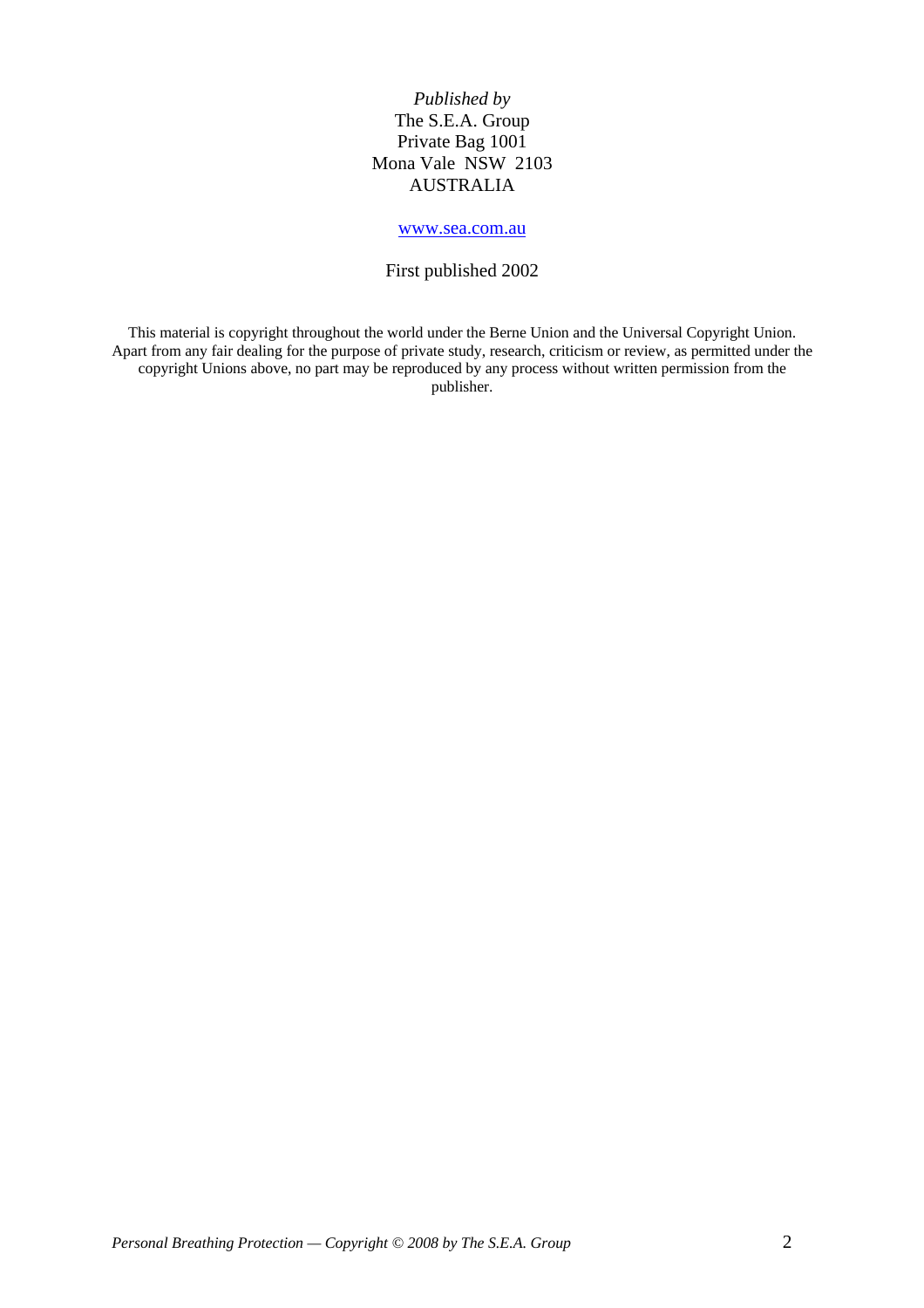#### *CONTENTS*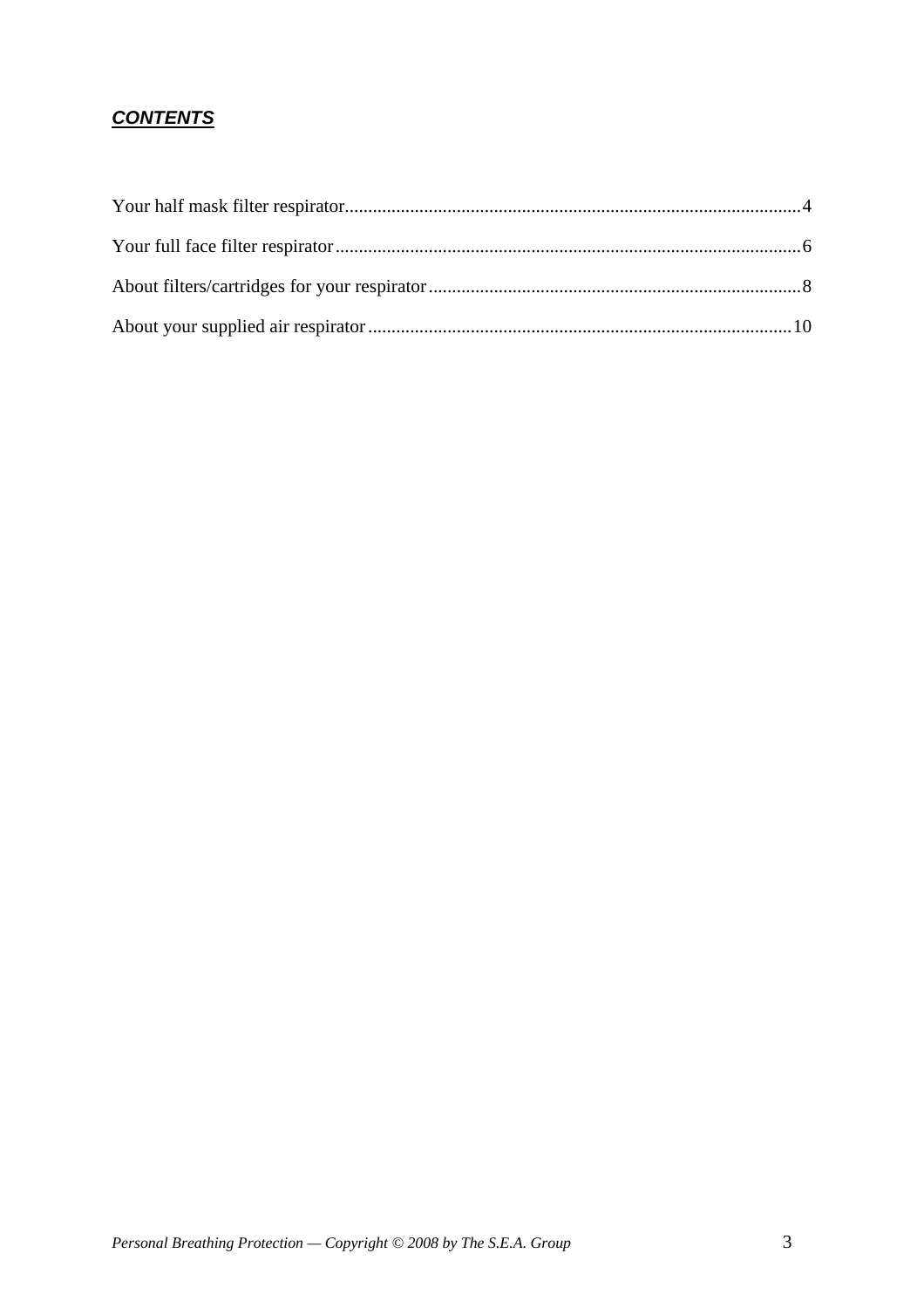## <span id="page-3-0"></span>**Your half mask filter respirator**









*Some examples of half mask filter respirators* 

#### **What is it?**

The main parts of a half mask filter respirator are:

- A **face piece** that covers your nose and mouth
- A **filter** or filters
- A system of one-way **valves**
- A **head harness** that keeps your respirator securely on your face

#### **How does it work?**

The valves enable you to breathe in through the filter which cleans the contaminated air before it reaches your lungs. The air you breathe out is released through the exhalation valve(s) without any contaminated air leaking in.

#### **Where can it be used?**

A half mask filter respirator (in good order, correctly worn, with good facial seal, and fitted with the appropriate filter or filters) can be used for protection against dust, aerosols, gas, vapour, smoke, fume, bacteria, viruses, mould and other air-borne materials in atmospheres containing enough oxygen for human breathing.

#### **Where** *can't* **it be used?**

A half mask filter respirator *cannot* be used:

- If you can't achieve adequate facial seal around the rim of the mask
- If the air is oxygen-deficient
- If the air contains unknown substances
- If the air contains substances that are Immediately Dangerous to Life and Health
- If you are working in a confined space
- If the concentration of contaminants is greater than local permissible levels for the use of half mask filter respirators
- If the wrong type of filter(s) has been fitted
- If a filter needs to be replaced for any reason (too old, used up, damaged, among other reasons)
- If local regulations or legislation prohibits the use of half mask filter respirators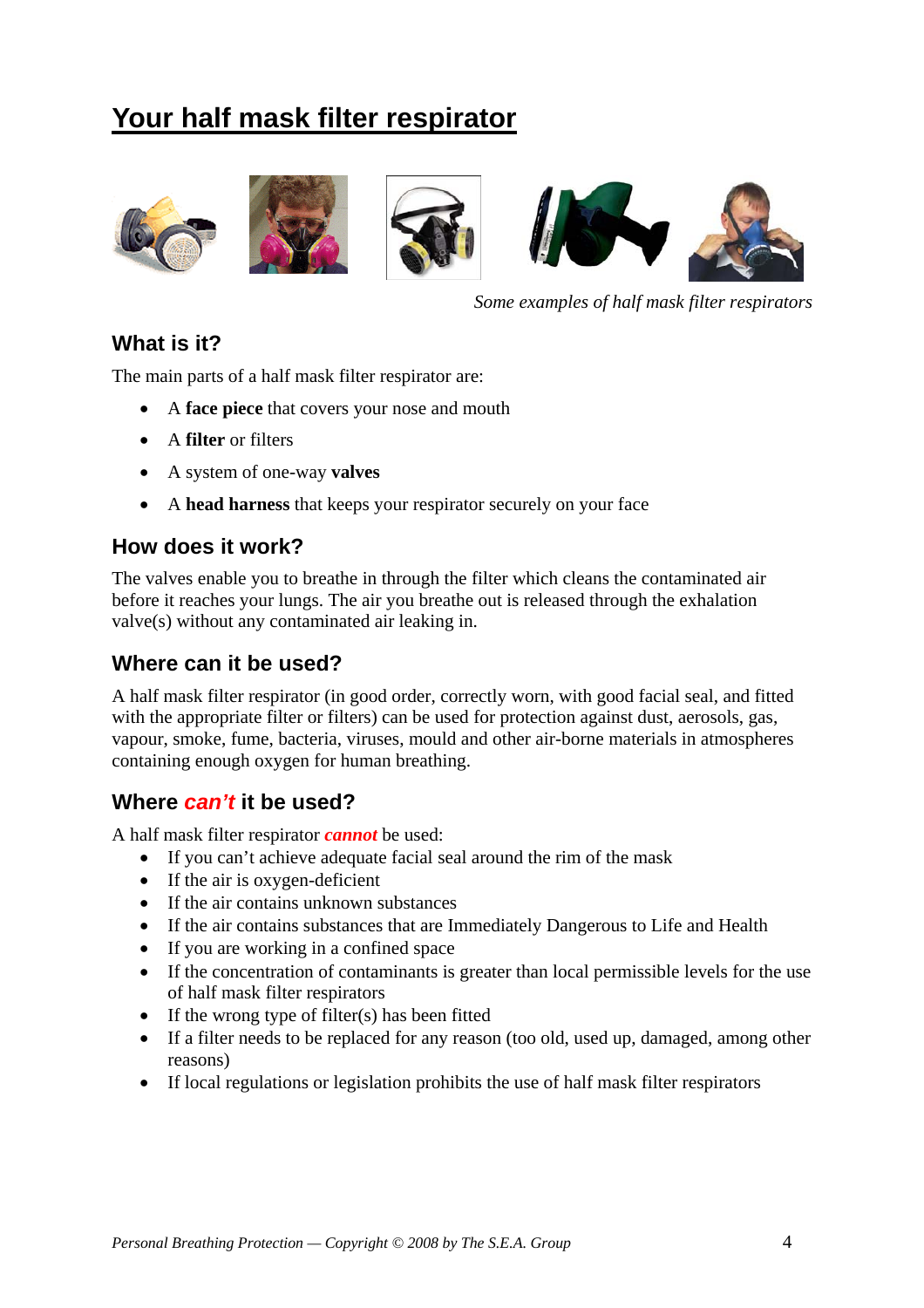#### **What are the limitations?**

- All of the cases above
- The breathing resistance of both the filter and the respirator requires a certain added effort to breathe, both in and out. This will affect the way you feel and your work capacity. It is important to select filters and respirators with the lowest possible breathing resistance.
- Some filters are less resistant to aerosols, moisture, humidity, oil mist and other 'wet' conditions. Those filters should not be used in such atmospheres.

#### **Respirator use and maintenance**

#### *First of all…*

…make sure you are familiar with your respirator, know how to put it on and how to adjust it for the best possible fit.

#### *Before you don your respirator, check that:*

- it is the right kind of respirator
- it is your respirator
- it is clean
- it is not damaged in any way
- it is fitted with the right type of filter/cartridge
- the filter/cartridge does not need to be replaced for any reason (expiry date, wrong type, damage, etc.)

#### *After you don your respirator, check that:*

• it does not leak (most manufacturers will tell you how to perform a quick leakage test)

#### *When you remove your respirator:*

- Check that it has not been damaged
- Clean it or have it cleaned, according to instructions
- Store it according to instructions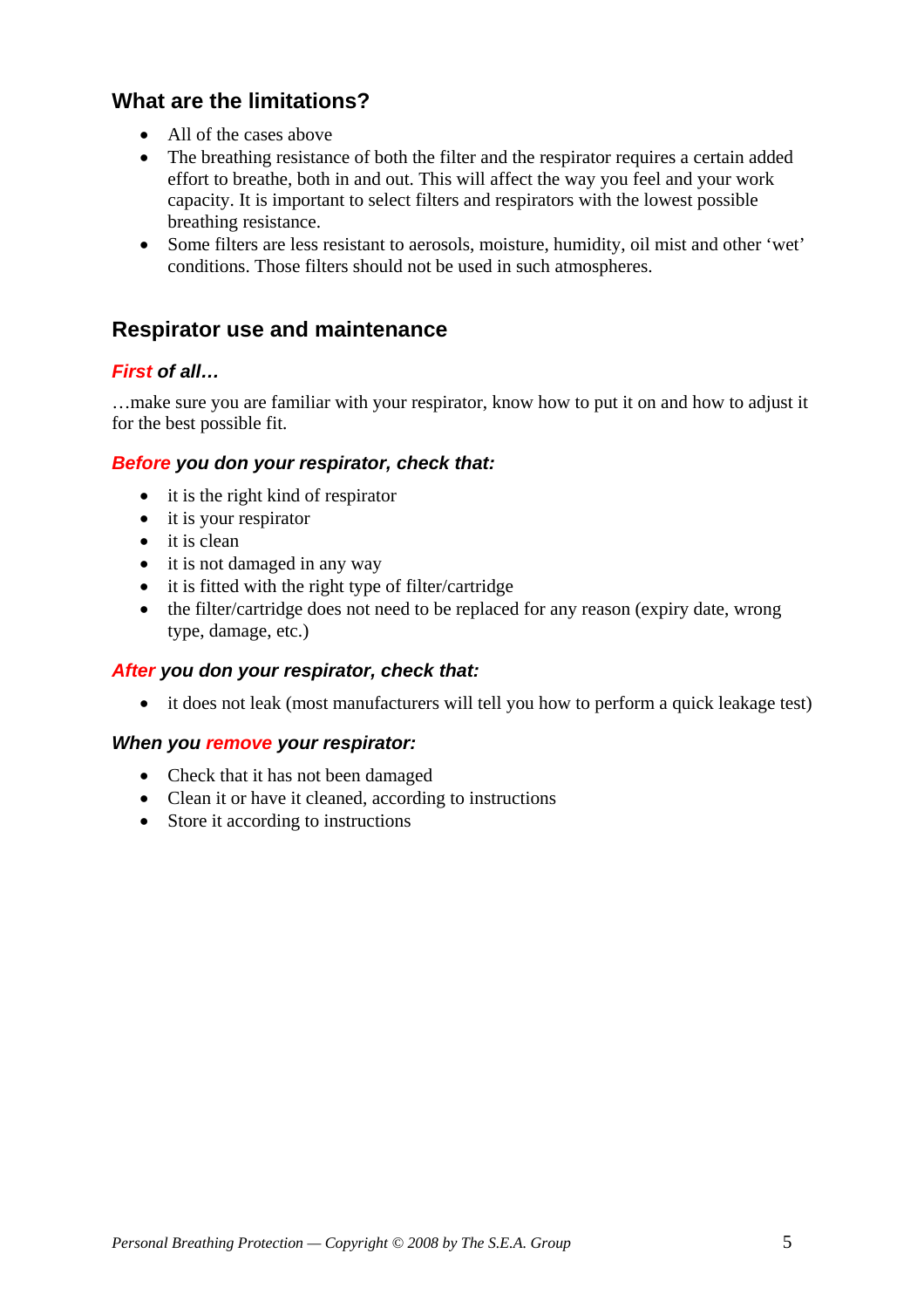## <span id="page-5-0"></span>**Your full face filter respirator**



*Some examples of full face filter respirators* 

#### **What is it?**

The main parts of a full face filter respirator are:

- An **inner mask** that covers your nose and mouth
- An **outer mask** with **visor** that covers your eyes and face
- A **filter** or filters
- A system of one-way **valves**
- A **head harness** that keeps your respirator securely on your face

#### **How does it work?**

The valves enable you to breathe in through the filter which cleans the contaminated air before it reaches your lungs. The air you breathe out is released through the exhalation valve(s) without any contaminated air leaking in.

The full face respirator not only filters out harmful materials from the air you breathe, but also protects your face and eyes from dust, gas, liquid splashes and impact.

#### **Where can it be used?**

A full face filter respirator (in good order, correctly worn, with good facial seal, and fitted with the appropriate filter or filters) can be used for protection against dust, aerosols, gas, vapour, smoke, fume, bacteria, viruses, mould and other air-borne materials in atmospheres containing enough oxygen for human breathing.

#### **Where** *can't* **it be used?**

A full face filter respirator *cannot* be used:

- If you can't achieve adequate facial seal around the rim of the mask
- If the air is oxygen-deficient
- If the air contains unknown substances
- If the air contains substances that are Immediately Dangerous to Life and Health
- If you are working in a confined space
- If the concentration of contaminants is greater than local permissible levels for the use of full face filter respirators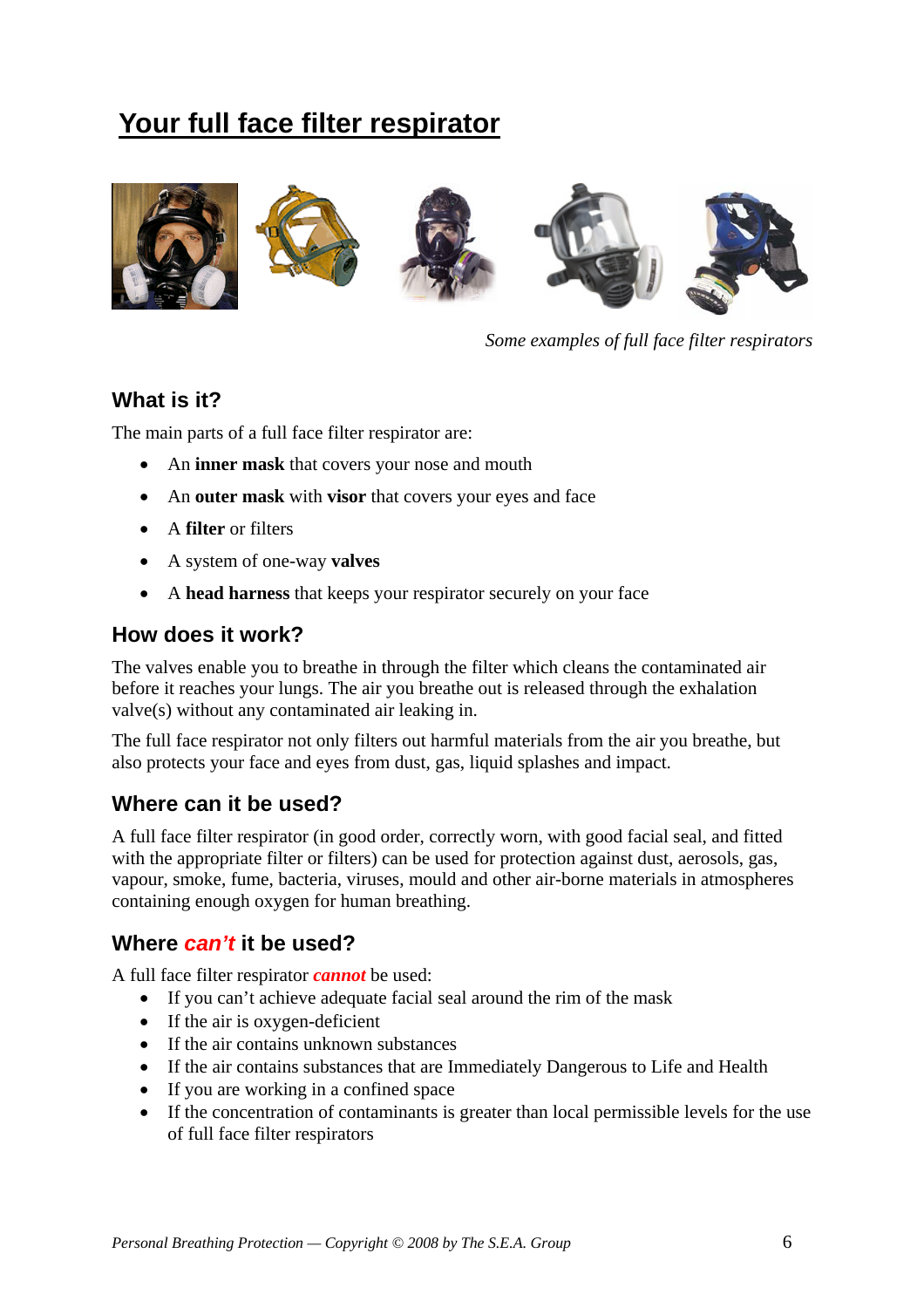- If the wrong type of filter(s) has been fitted
- If a filter needs to be replaced for any reason (too old, used up, damaged, among other reasons)
- If local regulations or legislation prohibits the use of full face filter respirators

#### **What are the limitations?**

- All of the cases above
- The breathing resistance of both the filter and the respirator requires a certain added effort to breathe, both in and out. This will affect the way you feel and your work capacity. It is important to select filters and respirators with the lowest possible breathing resistance.
- Some filters are less resistant to aerosols, moisture, humidity, oil mist and other 'wet' conditions. Those filters should not be used in such atmospheres.

#### **Respirator use and maintenance**

#### *First of all…*

…make sure you are familiar with your respirator, know how to put it on and how to adjust it for the best possible fit.

#### *Before you don your respirator, check that:*

- it is the right kind of respirator
- it is your respirator
- it is clean
- it is not damaged in any way
- it is fitted with the right type of filter/cartridge
- the filter/cartridge does not need to be replaced for any reason (expiry date, wrong type, damage, etc.)

#### *After you don your respirator, check that:*

• it does not leak (most manufacturers will tell you how to perform a quick leakage test)

#### *When you remove your respirator:*

- Check that it has not been damaged
- Clean it or have it cleaned, according to instructions
- Store it according to instructions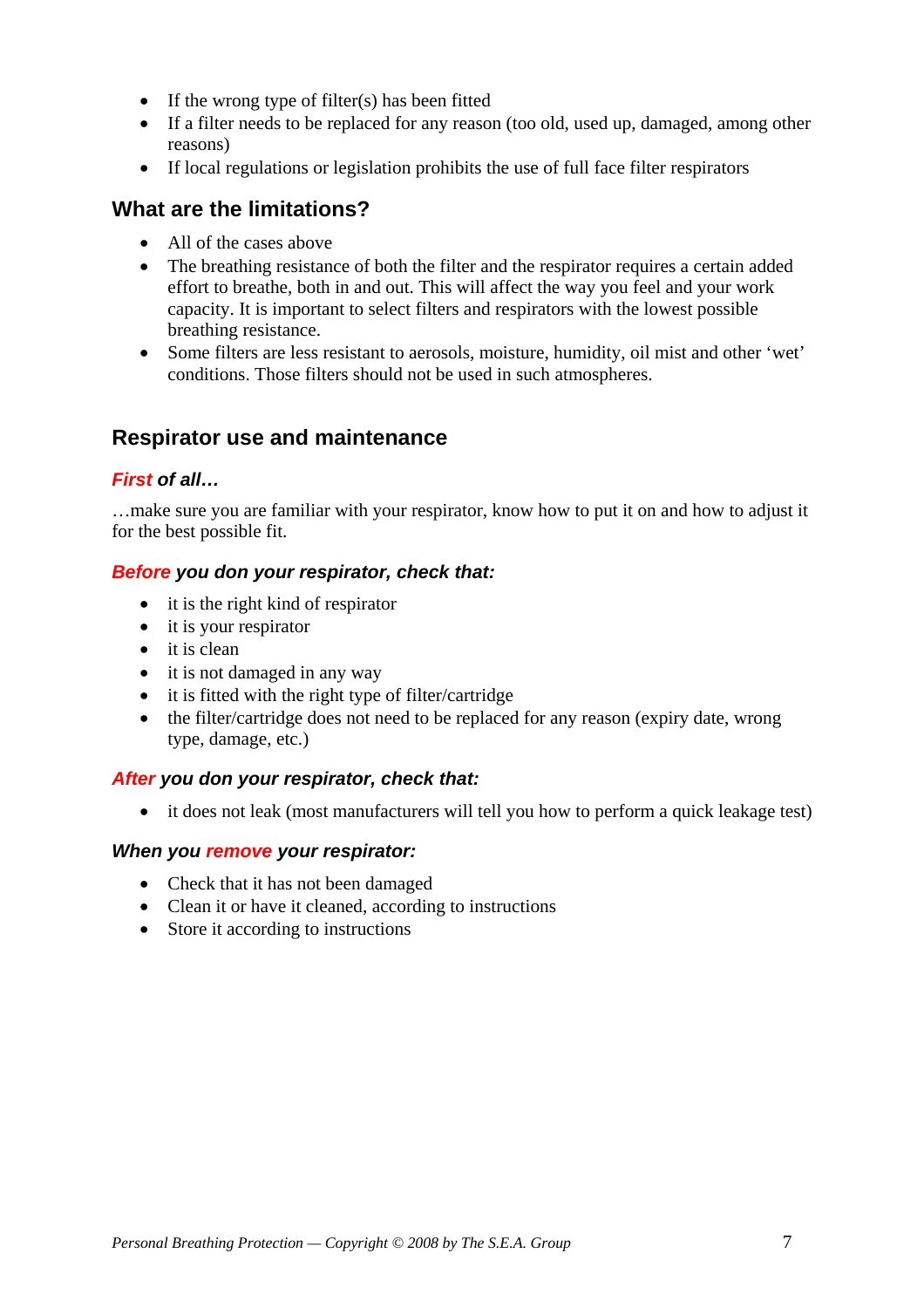## <span id="page-7-0"></span>**About filters/cartridges for your respirator**



*Some examples of filters/cartridges* 

There are three main types of filters/cartridges:

- Particle filters
- Gas filters/cartridges
- Combination filters/cartridges

#### *What are they?*

- **Particle filters** protect *only* against particles, that is, dust, aerosols, smoke, mould, bacteria and so on. A particle filter does NOT protect against gases and vapours.
- **Gas filters/cartridges** protect *only* against gases and vapours. There are different kinds of gas filters/cartridges for different kinds of gases. A gas filter/cartridge does NOT provide protection against particles.
- **Combination filters/cartridges** protect against *both* particles and gases. Different combination filter/cartridges are used depending on the gas or vapour present in the air.

#### *When is a filter "used up"?*

There is a big difference between the way particle filters and gas filters/cartridges are used up:

- **Particle filters** simply absorb more and more particles, and will eventually clog up and become more difficult to breathe through.
- **Gas filters/cartridges** absorb gas until they become saturated. After this, the filter will simply not absorb any more gas. There is no difference in breathing resistance, and you will probably not be able to tell by smell or taste that the filter has become ineffective. The gas goes right through a 'spent' filter. This is why it is very important to replace gas filters/cartridges before they are used up. This has to be done according to a time schedule based on the type and concentration of the gas or vapour.
- **Combination filters** become used up when either the particle component becomes clogged up and hard to breathe through, or when the time is up for the gas component.

#### *Limitations*

- Some types of particle filters may not be able to absorb very small particles
- Some types of particle filters may not be able to absorb wet particles (aerosols, oil mist, etc.)
- Some types of particle filters may be affected by humidity and temperature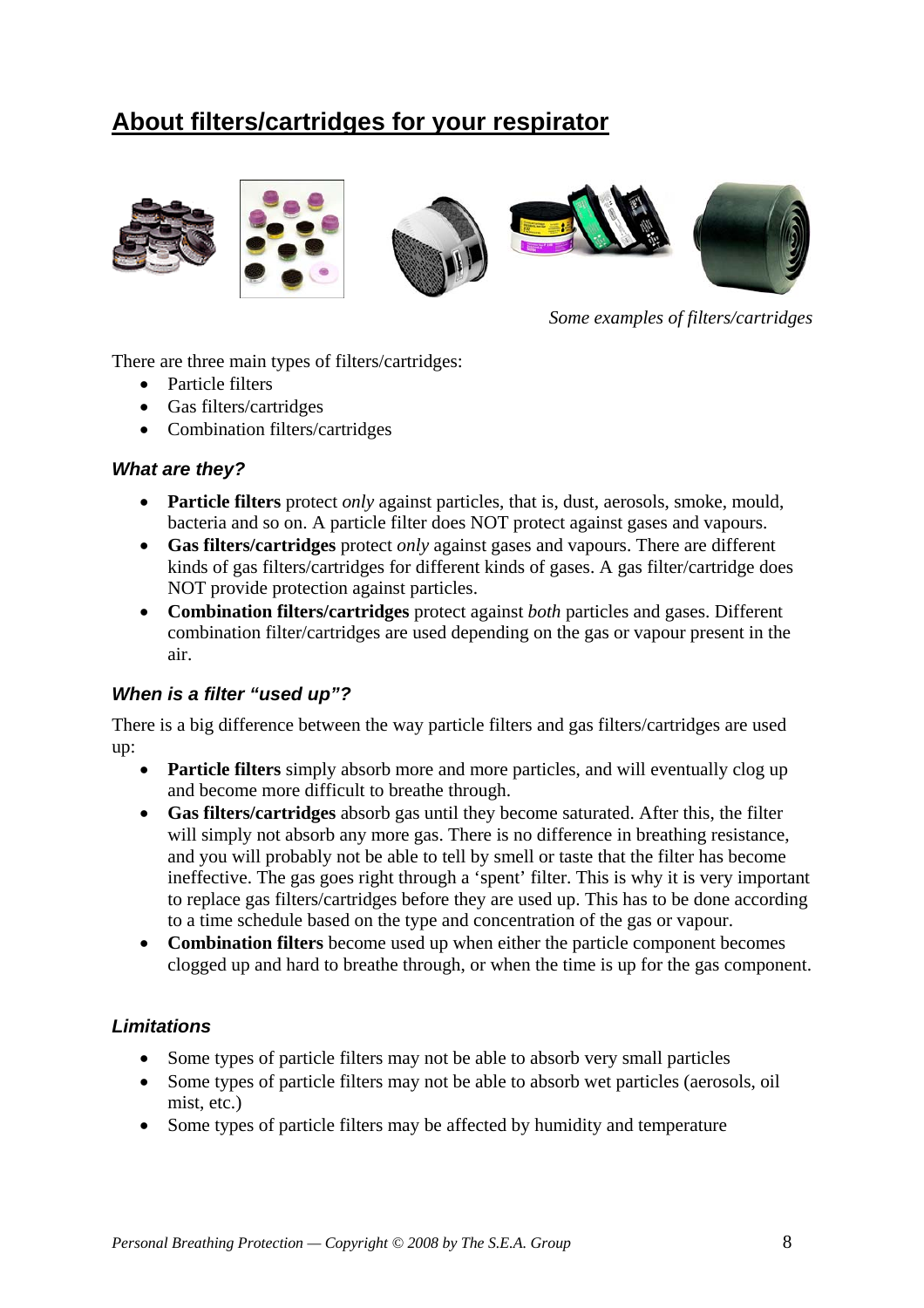- No gas filter/cartridge will 'tell' you when it needs to be replaced
- All filters have a certain breathing resistance. A filter with a high resistance will affect your work performance

#### **Summary**

- **Know your respirator, how to fit it and how to maintain it**
- **Always make sure your respirator and filter(s) are in perfect working order**
- **Before each shift, test for leakage**
- **Use only the correct type of filter/cartridge for your work place**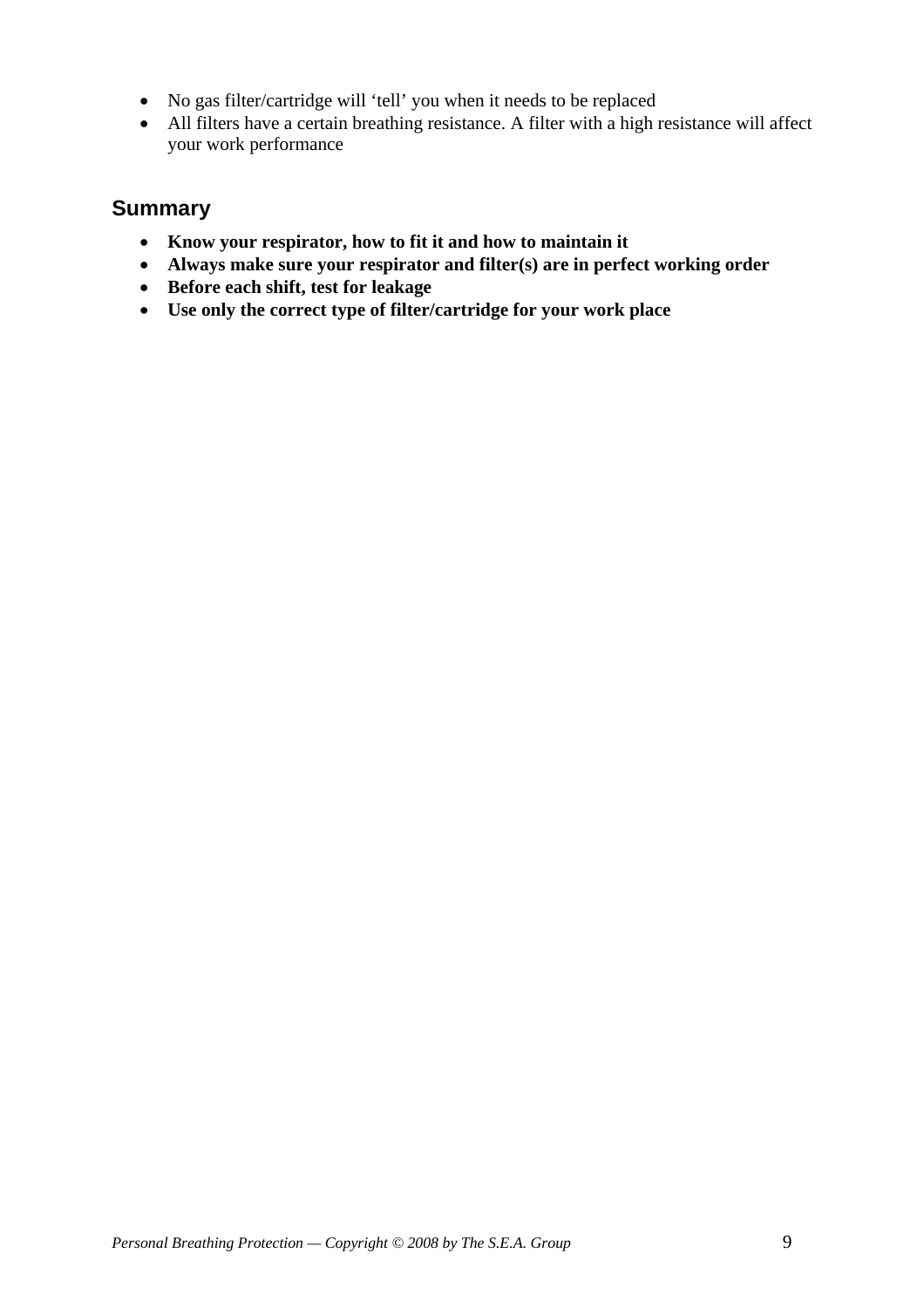### <span id="page-9-0"></span>**About your supplied air respirator**

Supplied air respirators come in two major types:

- Face pieces with supplied air connection
- Loose-fitting hoods, helmets or blouses with supplied air connection



*The picture shows a typical supplied air hood* 

#### **What is it?**

A supplied air respirator is a respirator to which clean air is pumped through a hose or air line from a remote source.

#### **What are the advantages?**

A supplied air respirator has three main advantages:

- It is independent of the surrounding atmosphere
- It does not rely on facial seal (as long as the air supply is of positive pressure at all times)
- Positive pressure air supply means that there is no breathing resistance

#### **What are the limitations?**

- Comprehensive supply equipment (pumps, filters, condensation traps, air conduits, regulators, pressure controls etc.)
- Restricted mobility. User is always hooked up to the supply through a hose
- Very little time (usually one minute or less in loose-fitting respirators) to clear the area if air supply should fail, unless back-up equipment is fitted